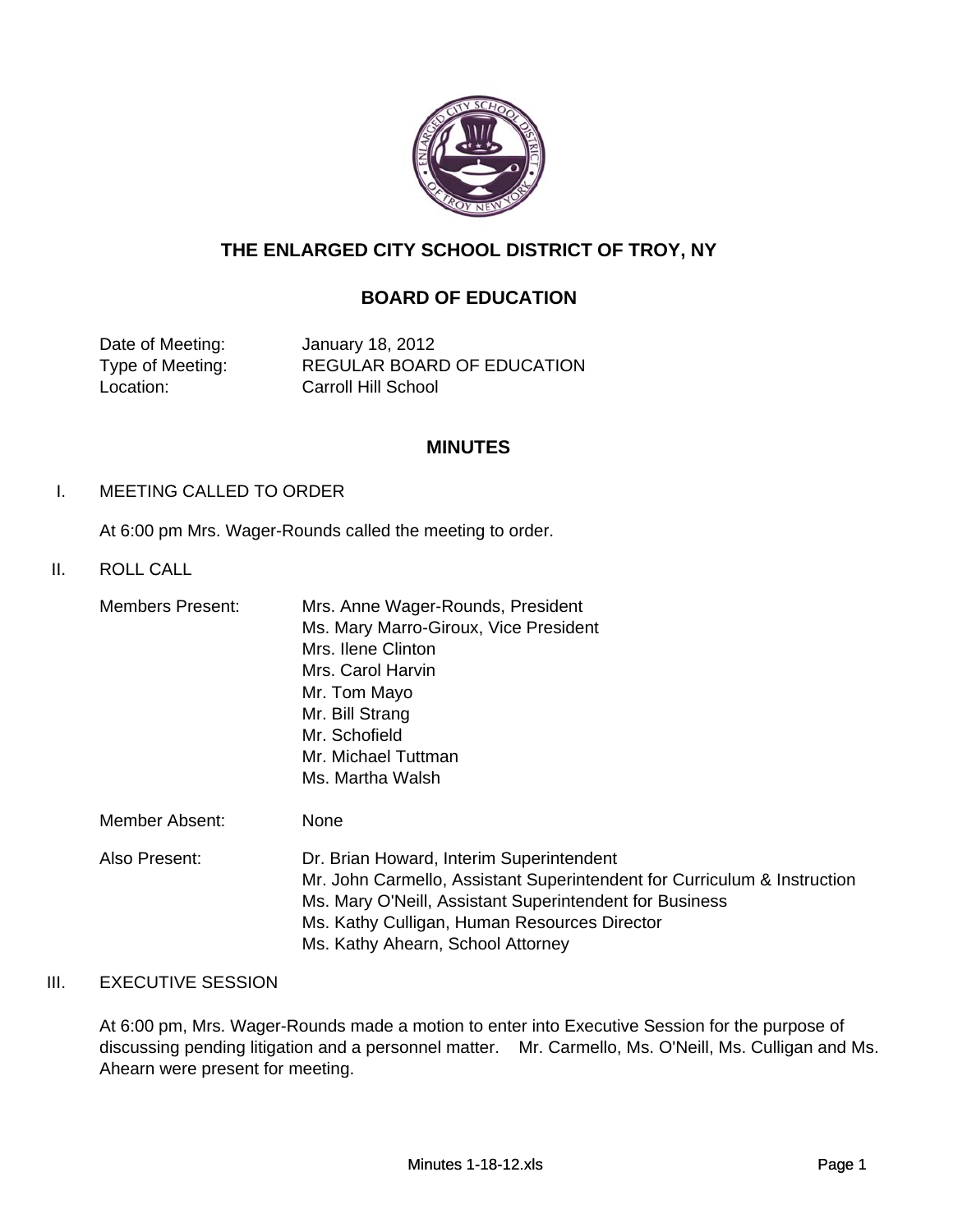## IV. DISTRICT ANNOUNCEMENTS

Mrs. Wager-Rounds announced that Emma Willard students volunteered at School 16; Doyle Middle School students were awarded in Regional Future City Competition and Mrs. Abbott's class at School 18 did a special computer project about the United States.

Mrs. Rounds also reported that she and Ms. Marro-Giroux visited DMS Science class in response to students' letter recommending use of geothermal energy in the Capital Project. UW Marx and Mosaic also attended. They had an excellent discussion with Mrs. Boule's class.

## V. SUPERINTENDENT'S REPORT - B. HOWARD

### • Futures Education Presentation

Dr. Howard explained that the District is spending \$14 million on special education services. He would like to have an independent organization look at our program. Futures Education ("FE") gave a powerpoint presentation and stated they will review effectiveness to increase success in programs and create an approach for significant savings. FE has worked with over 200 school districts and found saving/"cost avoidance" in all. FE will conduct interviews with cross-section of staff, make site visits, analyze student eligibility and policy. They will prepare a proposal for the special education area based on qualitative and quantitative information. BOE gave permission to move forward with FE proposal.

### • Proposal for Alternate Committee Structure

Dr. Howard made a recommendation for a new committee structure to allow for greater focus on education and increased efficiency. The new structure would involve a monthly workshop to include discussion of education and other issues in the District. First Wednesday meeting will be a voting meeting; second meeting will be solely workshop. Budget development will continue in workshop meeting; second meeting will be solely workshop. Budget development will continue in meetings. Workshop agendas will be posted.

### • PS18 Parent Meeting

School 18 Principal Ms. Kilgallon, Mrs. Wager-Rounds and staff met with parents of students who reside in Martin Luther King neighborhood to discuss how to better serve students.

## VI. PRINCIPAL'S REPORT - C. PARKER

## • Carroll Hill School

Dr. Casey Parker, Principal. reported that Carroll Hill School has had tremendous academic success but due to changes in SED guidelines, CHS has been identified as a "school in need of improvement". SQR team will begin by meeting with staff on 1-19-12. Faculty and data committee discuss how to make students more successful. CHS has 140 news students and 17 new staff members since re-districting. Largest class size is 30-21 students. Board has approved additional support.

## VII. PUBLIC INPUT ON AGENDA AND NON-AGENDA ITEMS

No public input.

### VIII. SUPERINTENDENT'S RECOMMENDATIONS - HUMAN RESOURCES

**Second: Ms. Marro-Giroux Carried: 9-0 Mrs. Wager-Rounds made a motion to approve Items 1, 3-6 (excluding 2) as a Consent Agenda.**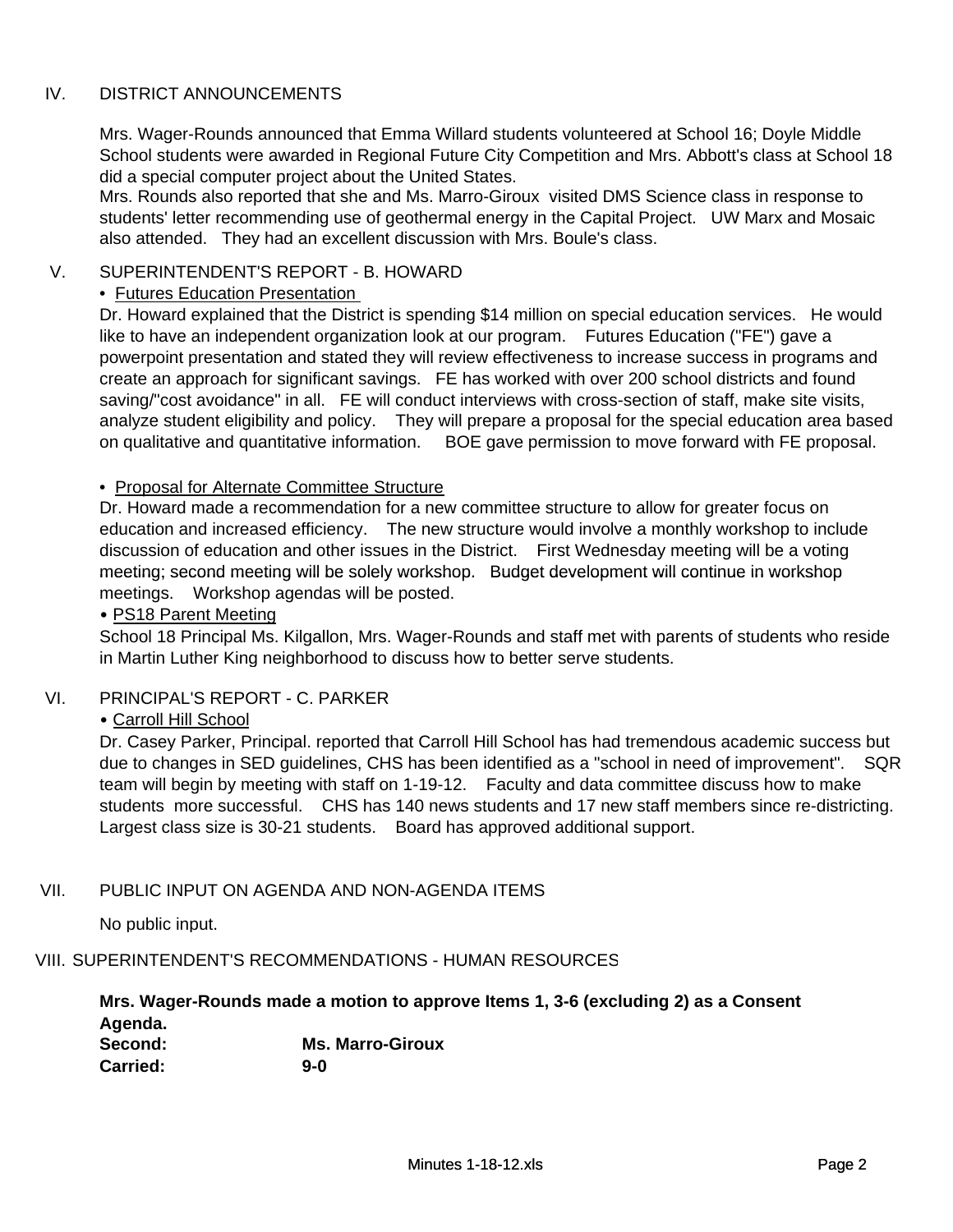**Mrs. Wager-Rounds made a motion to approve Item 2 (Assistant Principal).** 

**Second: Mr. Mayo Discussion: Mr. Schofield stated he hoped to stop and compare staffing patterns since there is a retirement for this position. Next year there will be a lot of changes due to APPR. He will vote no for this reason; he is not voting against the individual selected. Ms. Marro-Giroux stated that under APPR we can borrow administrators so the entire District can benefit from this position.**

**Carried: 8-1 (No - Mr. Schofield)** 

A. Staff Matters - Unclassified (Reviewed by J. Carmello)

BE IT RESOLVED, that the Board of Education of the Enlarged City School District of Troy, NY, hereby accepts the recommendation of the Superintendent to approve the following unclassified personnel actions:

## 1. Unclassified Employee - Resignation

| <b>NAME</b>    | TENURE AREA        | % SERVICE | ASSIGNMENT | EFFECTIVE DATE(S) |
|----------------|--------------------|-----------|------------|-------------------|
| Pamela DiMezza | <b>Mathematics</b> | 40%       | DMS        | 1/20/2012         |

## 2. Unclassified Employee - Probationary Appointments

| <b>NAME</b> | TENURE %            |         | ASSIGN       | PROB APPT  | PROB APPT | <b>CERT</b>                  | -SAI ARY |
|-------------|---------------------|---------|--------------|------------|-----------|------------------------------|----------|
|             | AREA                | SERVICE |              | START DATE | END DATE  | STATUS RATE                  |          |
| Christina   | Assistant           | 100%    | THS <b>T</b> | 3/26/2012  | 3/25/2015 | <b>SBL, Initial \$97,110</b> |          |
|             | Farinacci Principal |         |              |            |           |                              | (Step 1) |

## 3. Unclassified Employee - Temporary Appointments

| <b>NAME</b>         | <b>TENURE</b> | %              | <b>ASSIGN</b> | <b>EFFECTIVE</b> | <b>CERTIFICATION SALARY</b> |                        |
|---------------------|---------------|----------------|---------------|------------------|-----------------------------|------------------------|
|                     | AREA          | <b>SERVICE</b> |               | DATE(S)          | <b>STATUS</b>               | <b>RATE</b>            |
| a. Jennifer Cramer  | Teaching      | 100%           | School 16     | $1/19/12 -$      | Child Ed 1-6,               | \$24,750 (prorated)    |
|                     | Assistant     |                |               | 6/30/12          | Initial                     | (Step 1)               |
| b. Charles Seagle   | ESOL          | 46%            | Elementary    | 1/30/12 -        | ESOL.                       | \$22,540 (prorated)    |
|                     |               |                |               | 6/30/12          | Professional                | (S-4, Col K: \$49,000) |
| c. Melissa Sullivan | Teaching      | 50%            | School 2      | $1/19/12 -$      | T-Assistant,                | \$12,375 (prorated)    |
|                     | Assistant     |                |               | 6/30/12          | Level I                     | $(S-1: $24,750)$       |

## 4. Unclassified Employee - 2011-12 Student Interns (Unpaid)

| <b>NAME</b>         | <b>COLLEGE</b>      | <b>AREA OF STUDY</b> | <b>SUPERVISOR</b>      | <b>ASSIGNMENT</b> |
|---------------------|---------------------|----------------------|------------------------|-------------------|
| a. Rachel Cira      | <b>HVCC</b>         | Elementary           | <b>Therese Goyette</b> | School 16         |
| b. Chelsea Peterson | <b>HVCC</b>         | Elementary           | <b>Therese Goyette</b> | School 16         |
| c. Andrew Guilz     | <b>SUNY Albany</b>  | <b>Mathematics</b>   | Carol Bazan            | <b>DMS</b>        |
| d. Jen Simon        | <b>SUNY Albany</b>  | <b>Mathematics</b>   | Carol Bazan            | <b>DMS</b>        |
| e. Dan Hepp         | College of St. Rose | <b>Business</b>      | <b>Gary Purcell</b>    | <b>THS</b>        |

### 5. Unclassified Employee - 2011-12 Spring Musical

| NAME             | <b>POSITION TITLE</b>           | SALARY RATE |
|------------------|---------------------------------|-------------|
| Jonathan Drayton | Box Office / House Manager / PR | \$456.00    |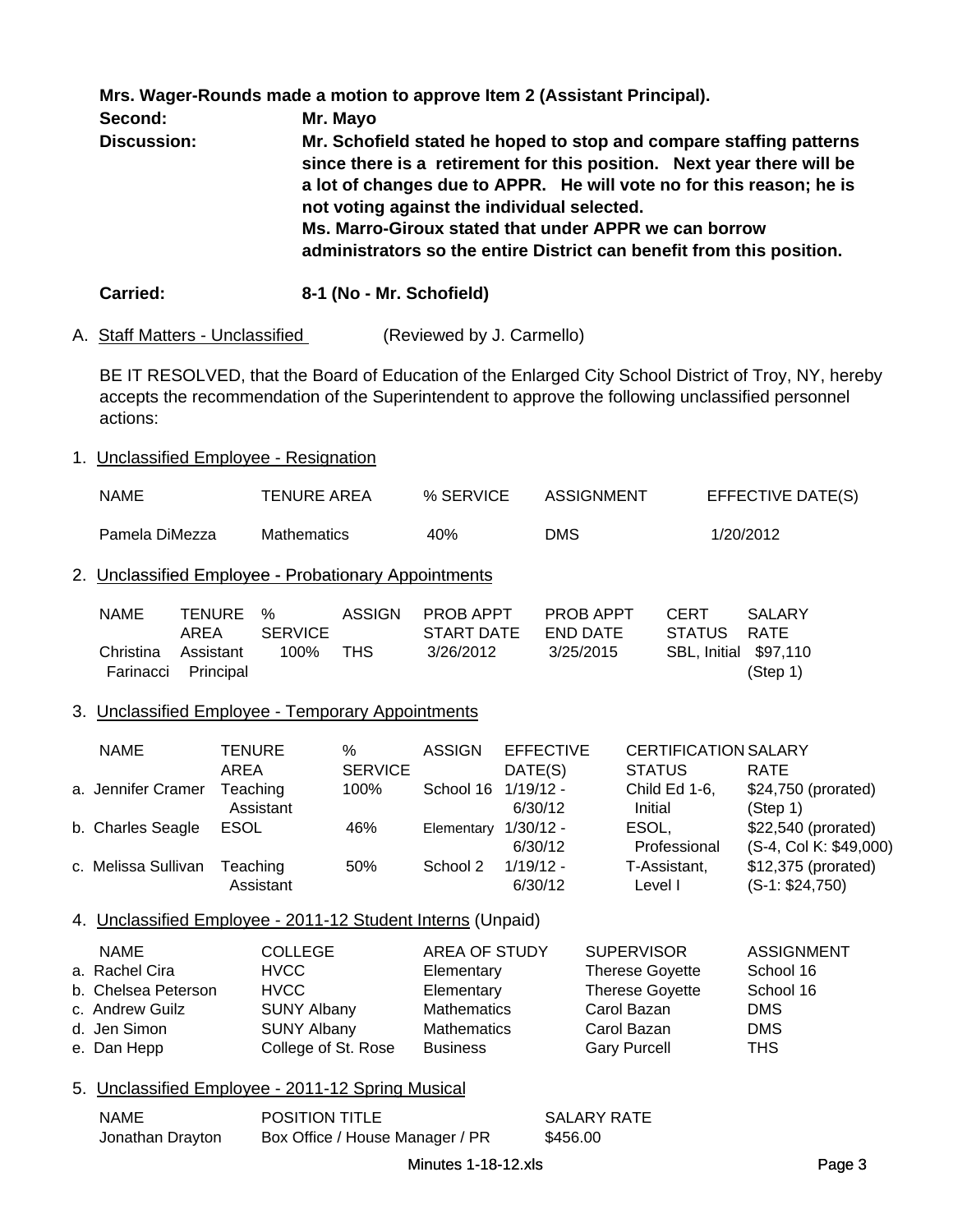6. Unclassified Employees - 2011-12 Substitutes

ADMINISTRATORS (\$400.00/day) Christina Farinacci

UNCERTIFIED TEACHER (\$90.00 / day) Kelly Comley

B. Staff Matters - Unclassified (GREEN SHEET)

**Mrs. Wager-Rounds made a motion to approve the following resolution (Brian Dunn correction to probationary period).** 

**Second: Ms. Marro-Giroux Carried: 9-0 Mrs. Harvin asked for reason why length of probationary period was changed from 2 years to 3 years. Administrators have to be a 3-year probationary period. Discussion: Mrs. Harvin stated she was in favor of his appointment at Doyle Middle School and heard he is doing an excellent job.**

BE IT RESOLVED, that the Board of Education of the Enlarged City School District of Troy, NY, hereby accepts the recommendation of the Superintendent to correct the probationary appointment of Mr. Brian Dunn as Principal of Doyle Middle School from a two-year probationary appointment (2/1/10 to 1/31/12) to a three-year probationary appointment (2/1/10 to 1/31/13).

C. Staff Matters - Classified (Reviewed by K. Culligan)

**Mrs. Wager-Rounds made a motion to approve Items 1 and 2 as a Consent Agenda. Second: Mr. Mayo Carried: 9-0**

BE IT RESOLVED, that the Board of Education of the Enlarged City School District of Troy, NY, hereby accepts the recommendation of the Superintendent to approve the following classified personnel actions:

#### 1. Classified Employee - Termination

| <b>NAME</b><br>a. David Dupree   | <b>POSITION TITLE</b><br><b>School Monitor</b>            | % SERVICE<br>100%                               | ASSIGNMENT<br><b>DMS</b>                  | EFFECTIVE DATE<br>10/15/2011         |
|----------------------------------|-----------------------------------------------------------|-------------------------------------------------|-------------------------------------------|--------------------------------------|
|                                  | 2. Classified Employee - 2011-12 Student Interns (Unpaid) |                                                 |                                           |                                      |
| <b>NAME</b><br>a. Brianna Markel | <b>COLLEGE</b><br><b>Russell Sage</b>                     | <b>AREA OF STUDY</b><br>Occupational<br>Therapy | <b>SUPERVISOR</b><br><b>Holly Lockrow</b> | <b>ASSIGNMENT</b><br>CH <sub>S</sub> |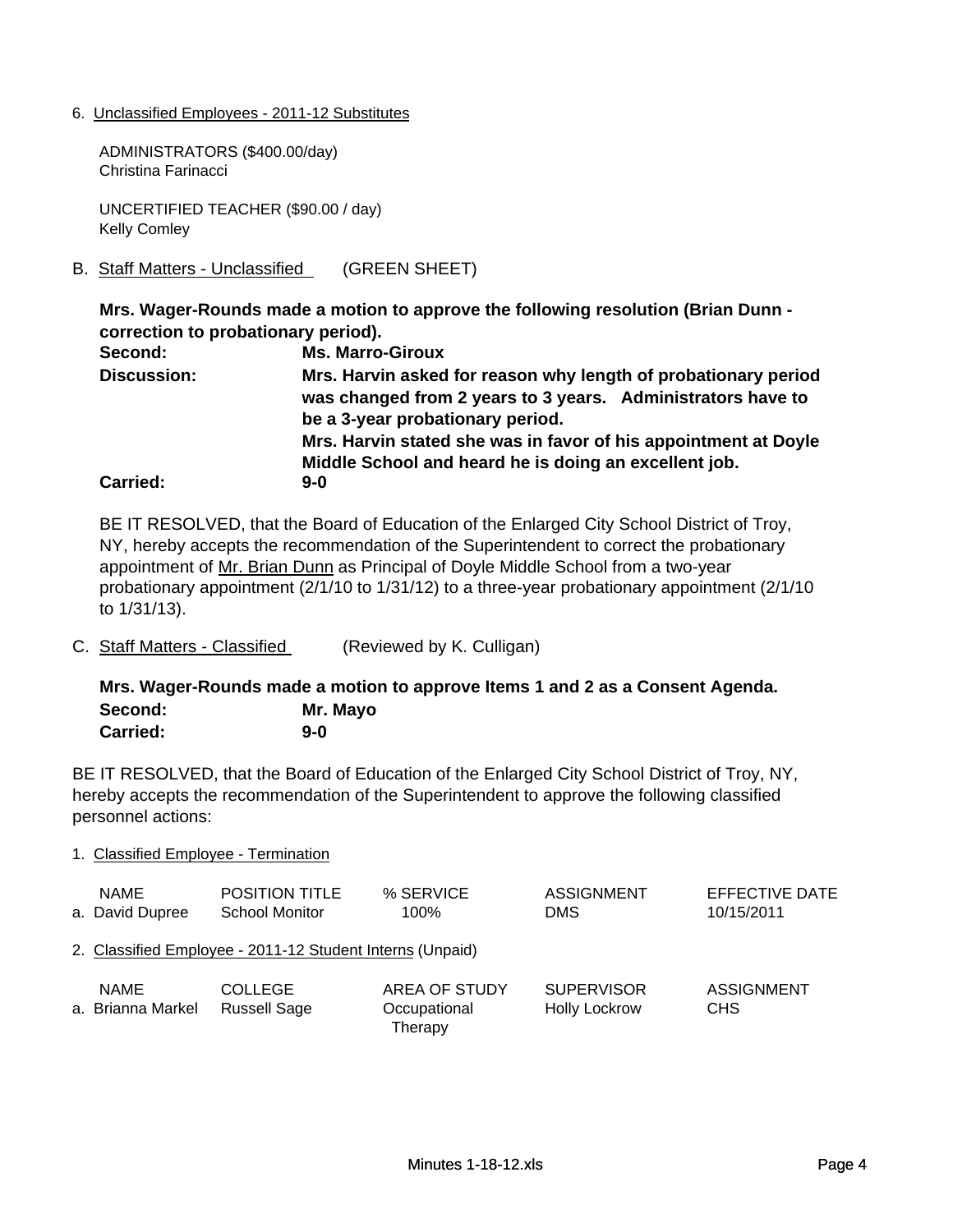## IX. SUPERINTENDENT'S RECOMMENDATIONS - PROGRAMS (Reviewed by J. Carmello)

|                 | Mrs. Wager-Rounds made a motion to approve Items 1, 3-7 (excluding 2) as a Consent Agenda. |
|-----------------|--------------------------------------------------------------------------------------------|
| Second:         | Mr. Mayo                                                                                   |
| <b>Carried:</b> | 9-0                                                                                        |

**Mrs. Wager-Rounds made a motion to approve Item 2 (Questar BOCES contract). Second: Mr. Mayo Carried: 8-1 (No - Mrs. Harvin) Discussion: Mrs. Harvin stated she is not in favor of BOCES.** 

### 1. Amendment to Contract (BOE 9-21-11) - Jim Wright

BE IT RESOLVED, that the Board of Education of the Enlarged City School District of Troy, hereby accepts the recommendation of the Superintendent to approve a contract with Jim Wright for RtI professional development workshop from October 18, 2011 through June 30, 2012 in the amount of \$7,010.00 to be paid from Title II funds.

2. Contract - Questar III BOCES (Addendum I)

BE IT RESOLVED, that the Board of Education of the Enlarged City School District of Troy, hereby accepts the recommendation of the Superintendent to approve a contract with Questar III BOCES for supplemental education services ("SES") in ELA and math for DMS, CHS and PS2 students in the amount of \$120.00 per student in 2-5 student instructional groups to be paid from Title I funds.

3. Contract - Read and Succeed (Addendum II)

BE IT RESOLVED, that the Board of Education of the Enlarged City School District of Troy, hereby accepts the recommendation of the Superintendent to approve a contract with Read and Succeed for supplemental education services ("SES") in reading for DMS, CHS and PS2 students in the amount of \$79.00 per hour to be paid from Title I funds.

4. Contract - Smarties Tutoring Services (Addendum III)

BE IT RESOLVED, that the Board of Education of the Enlarged City School District of Troy, hereby accepts the recommendation of the Superintendent to approve a contract with Smarties Tutoring Services for supplemental education services ("SES") in reading and math for DMS, CHS and PS2 students in the amount of \$54.00 per student not to exceed \$1207.00.

5. Contract - Sylvan Learning Center (Addendum IV)

BE IT RESOLVED, that the Board of Education of the Enlarged City School District of Troy, hereby accepts the recommendation of the Superintendent to approve a contract with Sylvan Learning Center for supplemental education services ("SES") in reading and math for DMS, CHS and PS2 students in the amount of \$50.00 per hour for 3:1 ratio; \$40 per hour for 8:1 ratio to be paid from Title I funds.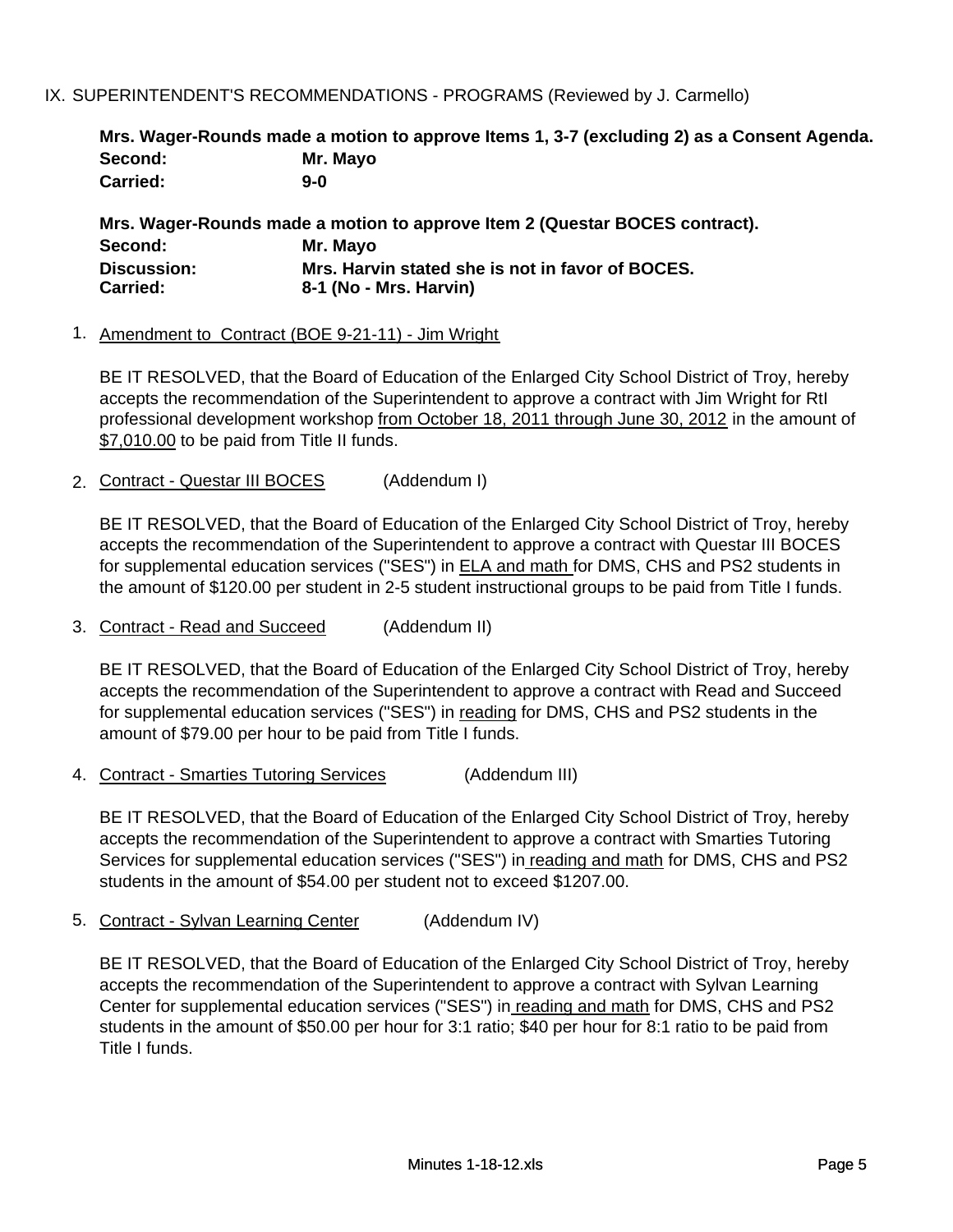### 6. Committee on Special Education Placements

BE IT RESOLVED, that the Committee on Special Education has submitted to the Board of Education the following students having the registration numbers as listed below in classes for students with special needs:

| Initial Eligibility Determination Meeting | <b>Program Review</b> |                                      |
|-------------------------------------------|-----------------------|--------------------------------------|
| 993519                                    | 987662                | 995067                               |
| 999354                                    | 990573                | 995392                               |
| 999613                                    | 990638                | 995699                               |
|                                           | 991448                | 998062                               |
| Amendment Agreement No Meeting            | 991878                | 998558                               |
| 995089 Charter School                     | 992375                | 999325                               |
| 998160 Charter School                     | 992624                |                                      |
| 998662                                    |                       |                                      |
|                                           |                       |                                      |
| 997718 Charter School                     |                       | <b>Reevaluation Transfer Student</b> |
| 999933                                    | 640627                | 1000525                              |
|                                           | 682905                | 1000526                              |
| Initial Eligibility Determination Meeting | 992382                | 1000587                              |
| 099611 Ineligible                         | 998127                | 1000679                              |
| 995219 Charter School                     | 999800                | 1000752                              |
| 999095 Ineligible                         | 1000334               | 1000760                              |
| 999194                                    | 1000469               | 1000771                              |

Requested Review 992815 Charter School 999059 Charter School 1000494 Charter School 

### 7. Committee on Preschool Special Education Placements

BE IT RESOLVED, that the Committee on Special Education has submitted to the Board of Education the following preschool students having the registration numbers as listed below in classes for students with special needs:

| Initial Eligibility Determination Meeting | <b>Reevaluation Transfer Student</b> |
|-------------------------------------------|--------------------------------------|
| 999650                                    | 1000807                              |
| 999720                                    | 1000852                              |
| 999935                                    |                                      |
| 1000516                                   | <b>Requested Review</b>              |
| 1000724                                   | 999439                               |
| 1000728                                   | 999777                               |
| 1000748                                   | 1000727                              |
| 1000749                                   | 1000734                              |

### X. SUPERINTENDENT'S RECOMMENDATIONS - BUSINESS FINANCE (reviewed by M. O'Neill)

# **Mrs. Wager-Rounds made a motion to approve Items 1-3 as a Consent Agenda. Second: Mr. Mayo Carried: 9-0**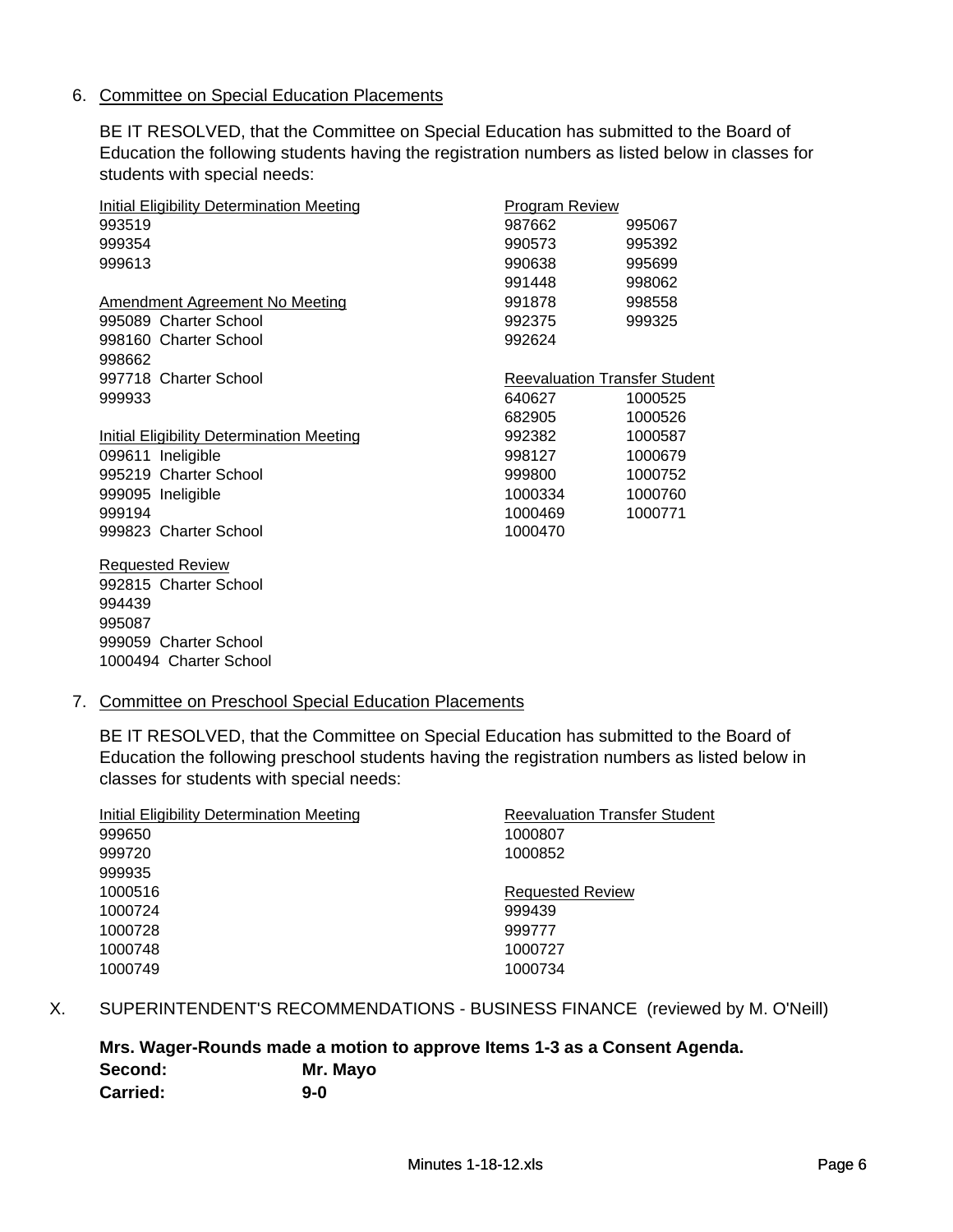1. Change Order - Merit Plumbing & Heating (Addendum V)

BE IT RESOLVED, that the Board of Education, upon recommendation of the Superintendent, approve Change Order PL-01 for Merit Plumbing & Heating LLC in the amount of a decrease of \$6,074.

2. Change Order - Sano Rubin Construction Co., Inc. (Addendum VI)

BE IT RESOLVED, that the Board of Education, upon recommendation of the Superintendent, approve Change Order GC-01 for Sano-Rubin Construction Co., Inc. in the amount of a decrease of \$94,000.

3. Donations

BE IT RESOLVED, that the Board of Education, upon the recommendation of the Superintendent, hereby accepts the following donations:

Amount

| Donor<br>Abra Bentley | <u>Purpose</u><br>School 18 - 1st Grade<br>field trip to The Egg | , ,,,,,,,,,,<br>\$55.00 |
|-----------------------|------------------------------------------------------------------|-------------------------|
| Mary McKeon           | high school athletics<br>in memory of Clem Zotto                 | \$20.00                 |

## XI. FACILITIES RESOLUTIONS (GREEN SHEET)

**Mrs. Wager-Rounds made a motion to approve Item 1. Second: Mr. Schofield Carried: 9-0**

### 1. School 18 Boiler - Approve Replacement

WHEREAS, the District has been advised by the District's Architect, Mosaic, Inc., that one of two boilers in School 18 has broken down and cannot be repaired; and

WHEREAS, the sole remaining boiler was identified in the District's most recent Building Conditions Survey as in need of replacement; and

WHEREAS, because of its age and condition, the sole remaining boiler cannot alone be relied upon to provide sufficient heat and hot water to the School building; and

WHEREAS, the District has been advised by the District's Architect that, because of the age and condition of the remaining boiler, the added stress placed on the boiler due to the shut-down of the broken boiler has significantly increased the likelihood that the remaining boiler will also fail; and

WHEREAS, in the event the second boiler fails, School 18 will be without heat and hot water and will have to close until the boilers can be replaced; and

WHEREAS, because of its age and condition, the sole remaining boiler cannot be made compatible with any new boiler purchased to replace the broken boiler; and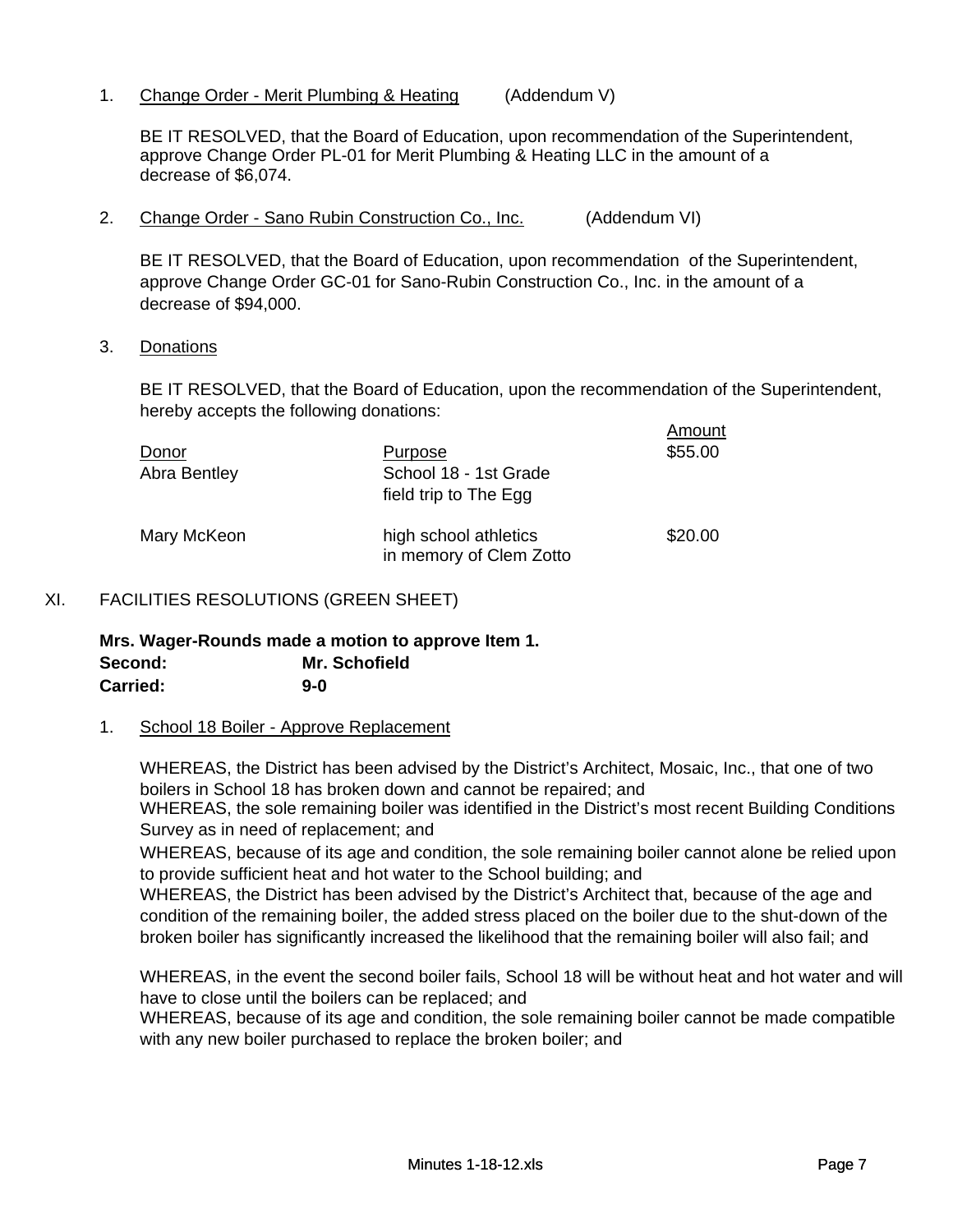WHEREAS, the District will submit proposed plans for the replacement of the boilers at School 18 to the New York State Education Department, Office of Facilities and Planning ("SED") and has advised SED that replacement of the boilers must be undertaken immediately, on an emergency basis, in order to avoid any further damage to school property, to preserve the District's property and to ensure the continued education of students and the safety of students and staff;

NOW, THEREFORE BE IT RESOLVED THAT the failure of a boiler at School 18 is hereby declared an emergency necessitating immediate replacement of both boilers.

# **Mrs. Wager-Rounds made a motion to approve Item 2.**

| Second:  | Mr. Mayo |
|----------|----------|
| Carried: | $9-0$    |

## 2. School 18 Boiler – SEQR Type II Actions

WHEREAS, the Board of Education of the Enlarged City School District of Troy has declared an emergency pursuant to law as a result of the failure of a boiler that is necessary for heat and hot water at School 18; and

WHEREAS, the District wishes to embark on a project to replace the boilers at School 18, including the emergency replacement of both boilers; and

WHEREAS, said project is subject to classification under the State Environmental Quality Review Act ("SEQR"); and

WHEREAS, replacement, rehabilitation or reconstruction of a structure or facility, in kind, on the same site, are classified as Type II Actions under the Department of Environmental SEQR Regulations (6 NYCRR section 617.5(c)(2)); and

WHEREAS, emergency actions that are immediately necessary on a limited or temporary basis for the protection or preservation of life, health, property or natural resources, provided that such actions are directly related to the emergency and are performed to cause the least change or disturbance, practicable under the circumstances, to the environment are classified as Type II Actions under the SEQR Regulations (6 NYCRR section 617.5(c)(33); and

WHEREAS, the SEQR Regulations declare Type II Actions to have no significant impact on the environment and require no further review under SEQR; and

WHEREAS, the Board has examined all information related to the project to replace the boilers at School 18;

NOW, THEREFORE BE IT RESOLVED that the Board of Education hereby classifies the School 18 boiler replacement project as a Type II Action, which requires no further review under SEQR pursuant to Sections 617.59(c)(1) and 617.5(c)(2) of the SEQR Regulations;

BE IT FURTHER RESOLVED that the Board of Education shall hereby forward an official copy of this resolution together with any required request for approval of the above-described project to the New York State Education Department.

# **Mrs. Wager-Rounds made a motion to approve Item 3.**

| Second:  | Mr. Mayo |
|----------|----------|
| Carried: | $9-0$    |